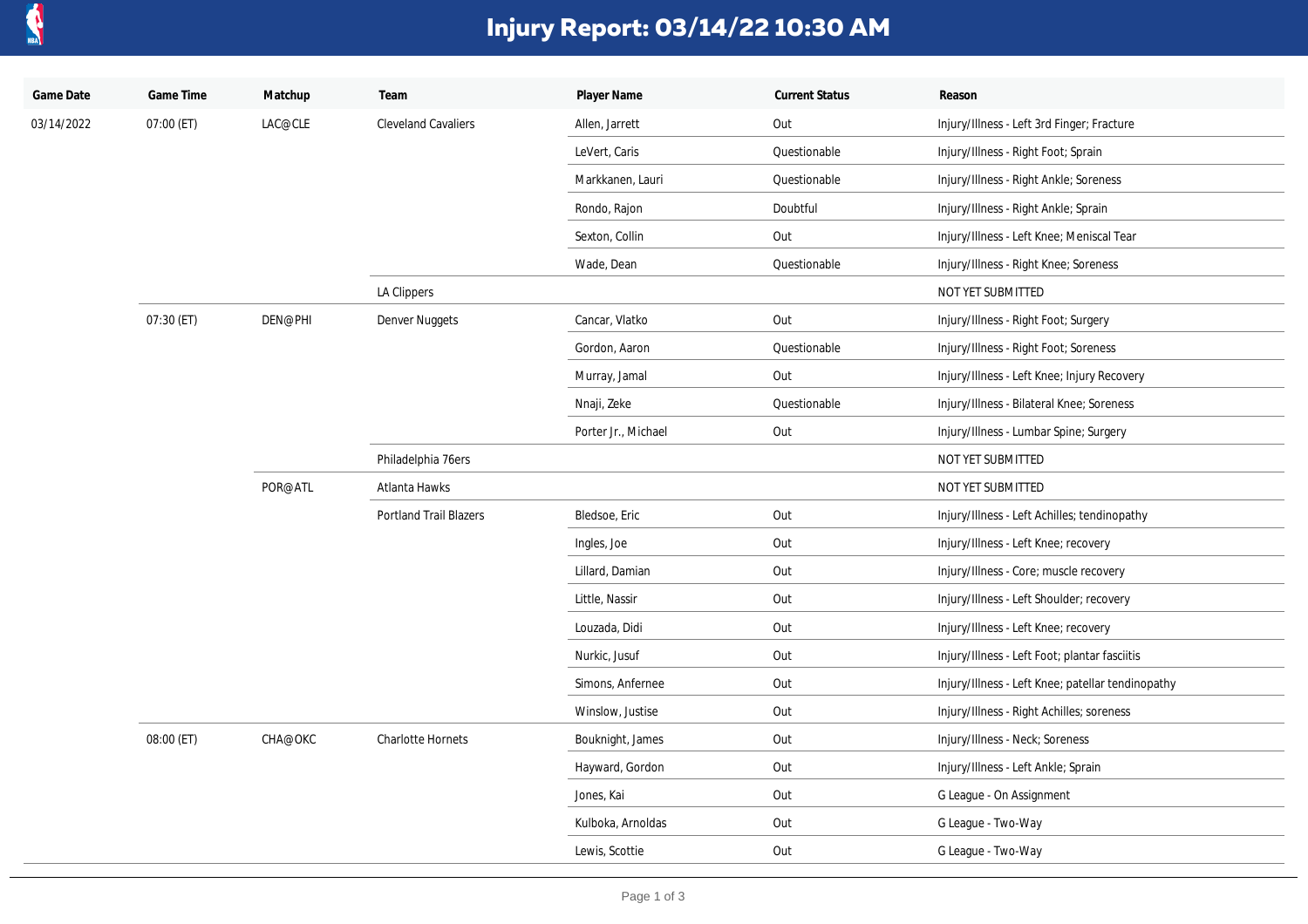

## **Injury Report: 03/14/22 10:30 AM**

| Game Date | Game Time  | Matchup | Team                   | Player Name         | <b>Current Status</b> | Reason                                                               |
|-----------|------------|---------|------------------------|---------------------|-----------------------|----------------------------------------------------------------------|
|           |            |         | Oklahoma City Thunder  |                     |                       | NOT YET SUBMITTED                                                    |
|           | 08:30 (ET) | MIN@SAS | Minnesota Timberwolves | Beverley, Patrick   | Questionable          | Injury/Illness - Ear; Injury                                         |
|           |            |         |                        | Edwards, Anthony    | Probable              | Injury/Illness - Left Patella; Tendinopathy                          |
|           |            |         |                        | McLaughlin, Jordan  | Questionable          | Injury/Illness - Right Groin; Tightness                              |
|           |            |         |                        | Reid, Naz           | Questionable          | Injury/Illness - Back; Spasms                                        |
|           |            |         |                        | Vanderbilt, Jarred  | Out                   | Injury/Illness - Left Quad; Contusion                                |
|           |            |         |                        | Wright IV, McKinley | Out                   | G League - Two-Way                                                   |
|           |            |         | San Antonio Spurs      | Bates-Diop, Keita   | Out                   | Injury/Illness - Mid back; Soreness                                  |
|           |            |         |                        | Cacok, Devontae     | Questionable          | Injury/Illness - Left Heel; Contusion                                |
|           |            |         |                        | Langford, Romeo     | Out                   | Injury/Illness - Right Hamstring; Strain                             |
|           |            |         |                        | McDermott, Doug     | Out                   | Injury/Illness - Right Ankle; Sprain                                 |
|           |            |         |                        | Wieskamp, Joe       | Probable              | Injury/Illness - ""; Congestion                                      |
|           | 10:00 (ET) | CHI@SAC | Chicago Bulls          | Ball, Lonzo         | Out                   | Injury/Illness - Left Knee; Meniscus Tear                            |
|           |            |         |                        | Cook, Tyler         | Out                   | G League - Two-Way                                                   |
|           |            |         |                        | Hill, Malcolm       | Out                   | G League - Two-Way                                                   |
|           |            |         |                        | LaVine, Zach        | Questionable          | Injury/Illness - Left Knee; Soreness                                 |
|           |            |         |                        | Simonovic, Marko    | Out                   | G League - On Assignment                                             |
|           |            |         |                        | Williams, Patrick   | Out                   | Injury/Illness - Left Wrist; Ligament Tear                           |
|           |            |         | Sacramento Kings       | Davis, Terence      | Out                   | Injury/Illness - Right Wrist; ECU Tendon Recovery                    |
|           |            |         |                        | Holiday, Justin     | Questionable          | Injury/Illness - -; Non Covid Illness Yup in                         |
|           |            |         |                        | Len, Alex           | Questionable          | Injury/Illness - Back; Soreness                                      |
|           |            | MIL@UTA | Milwaukee Bucks        | Bembry, DeAndre'    | Out                   | Injury/Illness - Right Knee; Injury                                  |
|           |            |         |                        | Connaughton, Pat    | Out                   | Injury/Illness - Right Finger; Surgery                               |
|           |            |         |                        | Wigginton, Lindell  | Out                   | Injury/Illness - Right Ankle; Sprain                                 |
|           |            |         | Utah Jazz              | Azubuike, Udoka     | Out                   | Injury/Illness - Right Ankle; Sprain                                 |
|           |            |         |                        | Forrest, Trent      | Questionable          | Injury/Illness - Right Wrist; Sprain                                 |
|           |            |         |                        | Gobert, Rudy        | Questionable          | Injury/Illness - Left Foot; First Metatarsal Phalangeal joint sprain |
|           |            |         |                        |                     |                       |                                                                      |